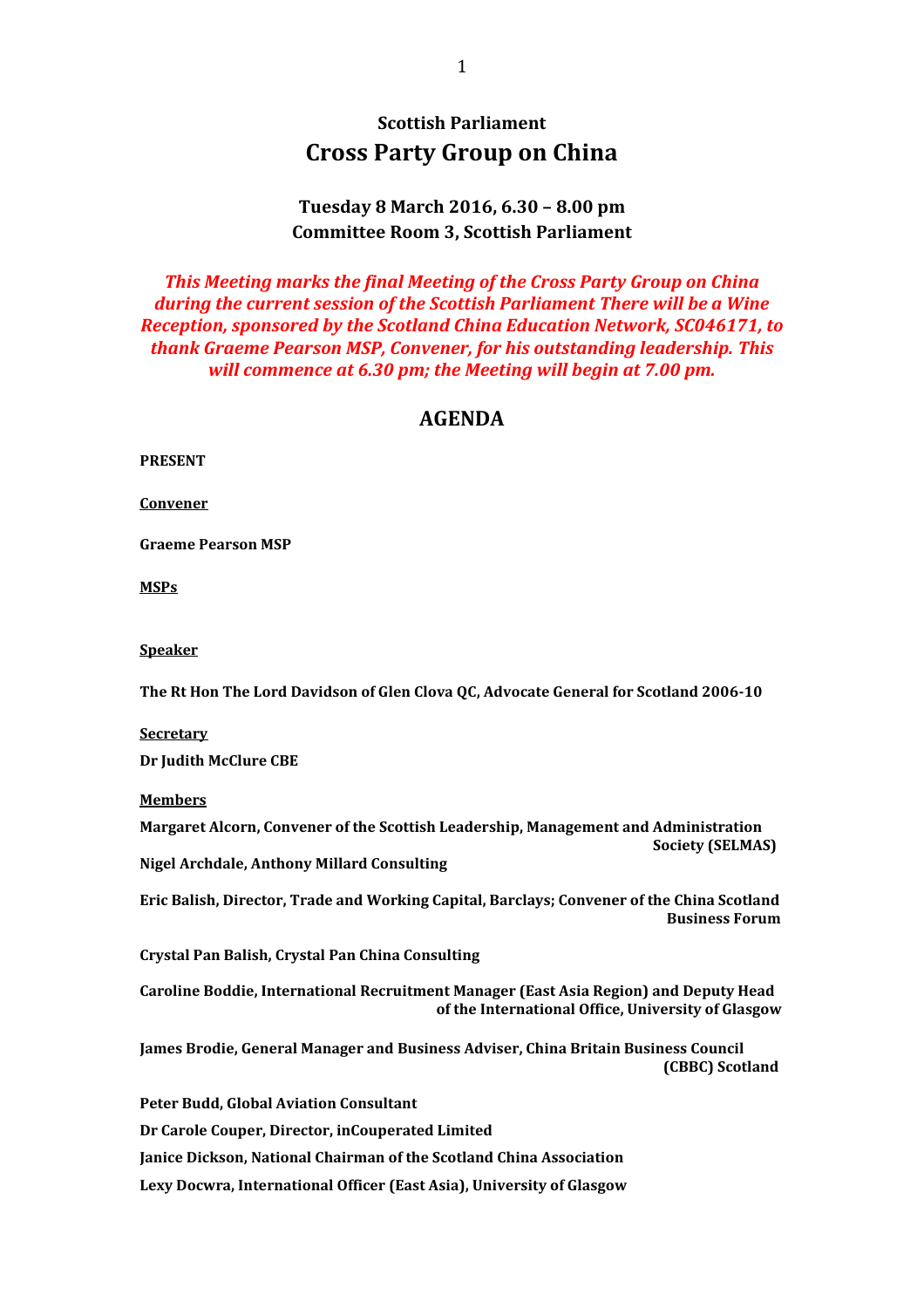**Du Na Na. Lecturer, Shandong Seminary; guest of The Revd Patricia Johnston**

**Professor Tariq Durrani OBE FREng FRSE, Research Professor, University of Strathclyde, Member, Scottish Funding Council; Professor of Signal Processing, University of Strathclyde, Vice President of The Royal Society of Edinburgh**

**Sheila Forbes, Administrator. China-Scotland SIPRA, (Signal And Image Processing Research Academy), University of Strathclyde**

**John Fulton, Consultant, Anderson Strathern LLP**

**Professor Natascha Gentz, FRSE, Assistant Principal (China), Chair of Chinese Studies Director of the Confucius Institute for Scotland, University of Edinburgh**

**Jessica Hartshorn, Prestwick Academy**

**Dr Meryl James, Senior Professional Development Officer, SCILT and CISS**

**Dr Jin Ri (Richard), Co-Director of the Confucius Institute for Scotland, University of Edinburgh**

**The Reverend Patricia Johnston, Secretary of the Management Committee of the Scottish Churches' China Group**

**Janette Kelso, Professional Development Officer, SCILT, Scotland's National Centre for Languages, University of Strathclyde**

**Catriona Llanwarne, Associate, Burness Paull LLP**

**Simon Lewis, Assistant Vice President. Wealth & Investment Management, Barclays**

**Dr Jingyi Li, Teaching Fellow, Co-Programme Director MSc Education, Institute for Education, Community and Society, Moray House School of Education**

**Lindesay Low, Senior Legal Counsel, Scotch Whisky Association**

**Ross Martin, CEO, Scottish Council for Development and Industry (SCDI)**

**James McColm, Vintage Estates**

**Judith McKerrecher, Professional Development Officer, SCILT and CISS**

**Brian Mcleish, Stakeholder Relations, Scottish Enterprise**

**Ng Kam Leung (Tommy), Lifetime Honourable President of the Wu Clan's Association UK**

**Ng Wing-Sie, individual interpreter; Senior SCEN Ambassador**

**Iain Nicol, Compensation Lawyers (Scotland) Ltd**

**Margie Ogilvy-Stuart, Director at Crown & Stone**

**Fiona Pate HMI, Education Consultant**

**Barney Paton, Trainee Solicitor, Morton Fraser LLP (and student of Mandarin)**

**Mrs Val Pearson, former Headteacher; Glasgow City Council**

**Euan Robertson, Research Analyst, HW Corporate Finance**

**Alan Salonika, International Relations Manager, The Royal Society of Edinburgh**

**Alan Simpson**, **Partner**, **Wright, Johnston & Mackenzie LLP**

**Tianying Su, Project Assistant, Fusion Cultural Developments Ltd**

**Dr David Tann BSc (Eng) MSc PhD CEng FICE MIMMM SHFEA, Assistant Dean (International), School of Engineering and Computing University of the West of Scotland**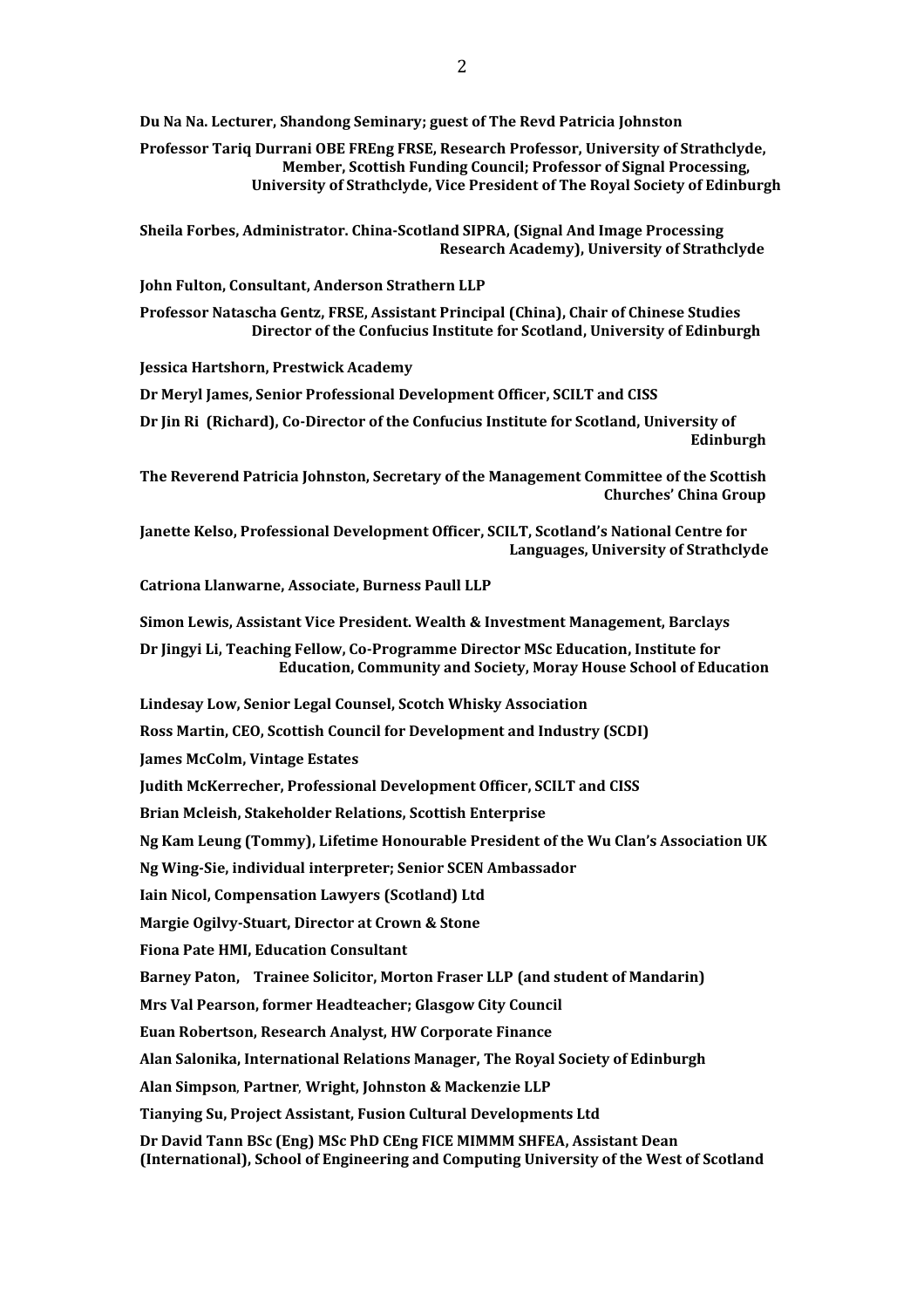**Dr Will Tuladhar Douglas, Director, Confucius Institute of the University of Aberdeen Angus Tulloch, Stewart Investors Jean Jijun Ye, MBA candidate, Queen Margaret University, Edinburgh Dr Angus G.Yu, Senior Partner, Strathearn Green Ltd**

#### **1 Welcome and Introductions** *Convener*

#### **2 Apologies**

Jackie Baillie MSP Margaret McDougall MSP Martin Bell, Deputy Director Global Affairs (including Asia Pacific), Scotch Whisky Association Dr Roger Collins, Honorary Fellow, University of Edinburgh Robert Dalzell, North Lanarkshire Council Sir John Elvidge, Chairman of Edinburgh Airport Limited Linda Fu, International Client Relations Director, HBF Gateley LLP Cathy Gu, Co-Director, Young Chinese Professionals Luna Chao Guo, Managing Director, Fusion Cultural Development Ltd Deirdre Kinloch Anderson, Kinloch Anderson Scotland Peter Kwok, Co-Director, Young Chinese Professionals Simon Macaulay, University of Aberdeen and Deputy Chair of SCEN Emma Meredith, International Director, Edinburgh College Colin Mitchell, Depute Headteacher, Lasswade HS; SCEN Founder Ambassador Rosemary Mitchell, Convener of SCEN Ambassadors Neil Phillips, Positive Solutions (Glasgow) Julia Preston, 1+2 Languages Development Officer, East Ayrshire Council Councillor Stephanie Primrose, East Ayrshire Council Sandie Robb, Senior Education Officer, Royal Zoological Society for Scotland Ruth Taylor, Stewart Investors

#### **3 Minutes of the Meeting of 20 January 2016** *Draft circulated*

## **4 Matters Arising**

**China Direct Flights** *Ross Martin and Angus Tulloch*

*Questionnaire Responses collated by Professor Durrani circulated*